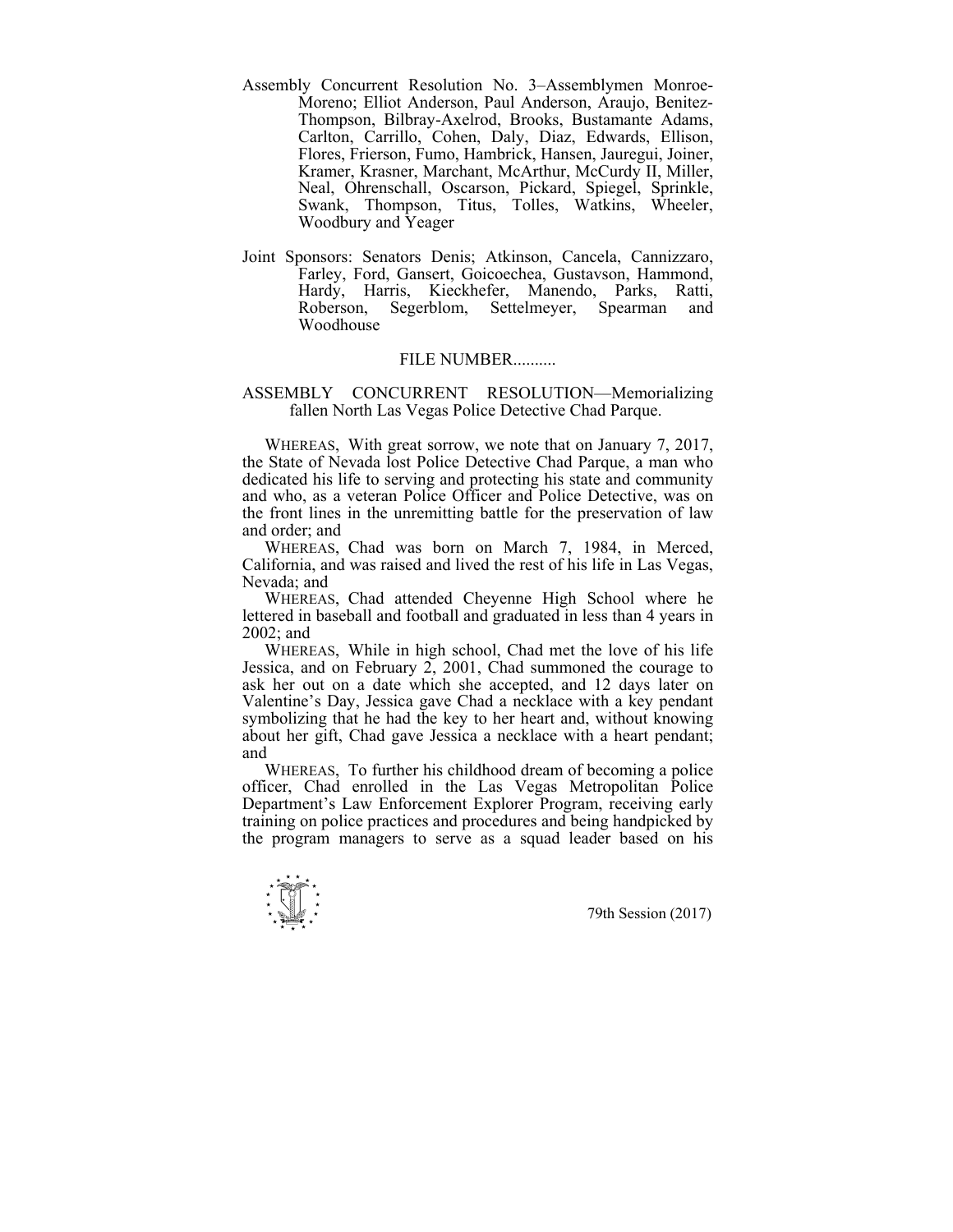consistent demonstration of maturity, discipline and intelligence; and

 WHEREAS, Soon after completing the Explorer Program, Chad accepted a civilian position with the North Las Vegas Police Department at the Northwest Area Command, helping members of the public complete police reports; and

 WHEREAS, Chad's dedication and tenacity paid off when, in 2006, he was hired by the City of North Las Vegas, completed the Police Academy and the Police Department's Field Training Program and, finally, served as a Police Officer, patrolling the streets of his community, helping those in need and combating crime; and

 WHEREAS, Chad married his high school sweetheart Jessica on March 28, 2009, who 4 years later gave birth to the second love of Chad's life, their beautiful daughter Riley; and

 WHEREAS, Chad's hard work in the Patrol Division was recognized by the Command Staff of the North Las Vegas Police Department and, in 2013, he was assigned to an elite team known as the Problem Solving Unit, where Chad specialized in investigating, confronting, apprehending and neutralizing gang activity in North Las Vegas; and

 WHEREAS, Chad was promoted to Police Detective on July 23, 2016, and assigned to the Property Crimes Division, where he quickly gained a reputation for having a strong work ethic and for being a team player, volunteering to accept additional cases above and beyond his regular rotation in order to lessen the burden on his fellow Detectives; and

 WHEREAS, On the afternoon of January 6, 2017, while leaving the North Las Vegas Justice Court in connection with his regular work duties, Chad was involved in a car crash in which he sustained critical injuries that, notwithstanding Chad's tenacious spirit and the monumental effort of nearly a dozen trauma surgeons at the University Medical Center, ultimately claimed Chad's life far too soon; and

 WHEREAS, These are tumultuous times in which the law enforcement profession is under great scrutiny and subject to extensive debate as to the scope and timing of force that ought to be employed in the apprehension of criminal misconduct, yet peace officers like Chad are needed now as much as ever; and

 WHEREAS, Chad was a consummate professional, a guardian of the community, a zealous enforcer of laws and a protector of the weak whose conduct was above reproach and whose actions were righteous and based on sound judgment and a pure heart; and